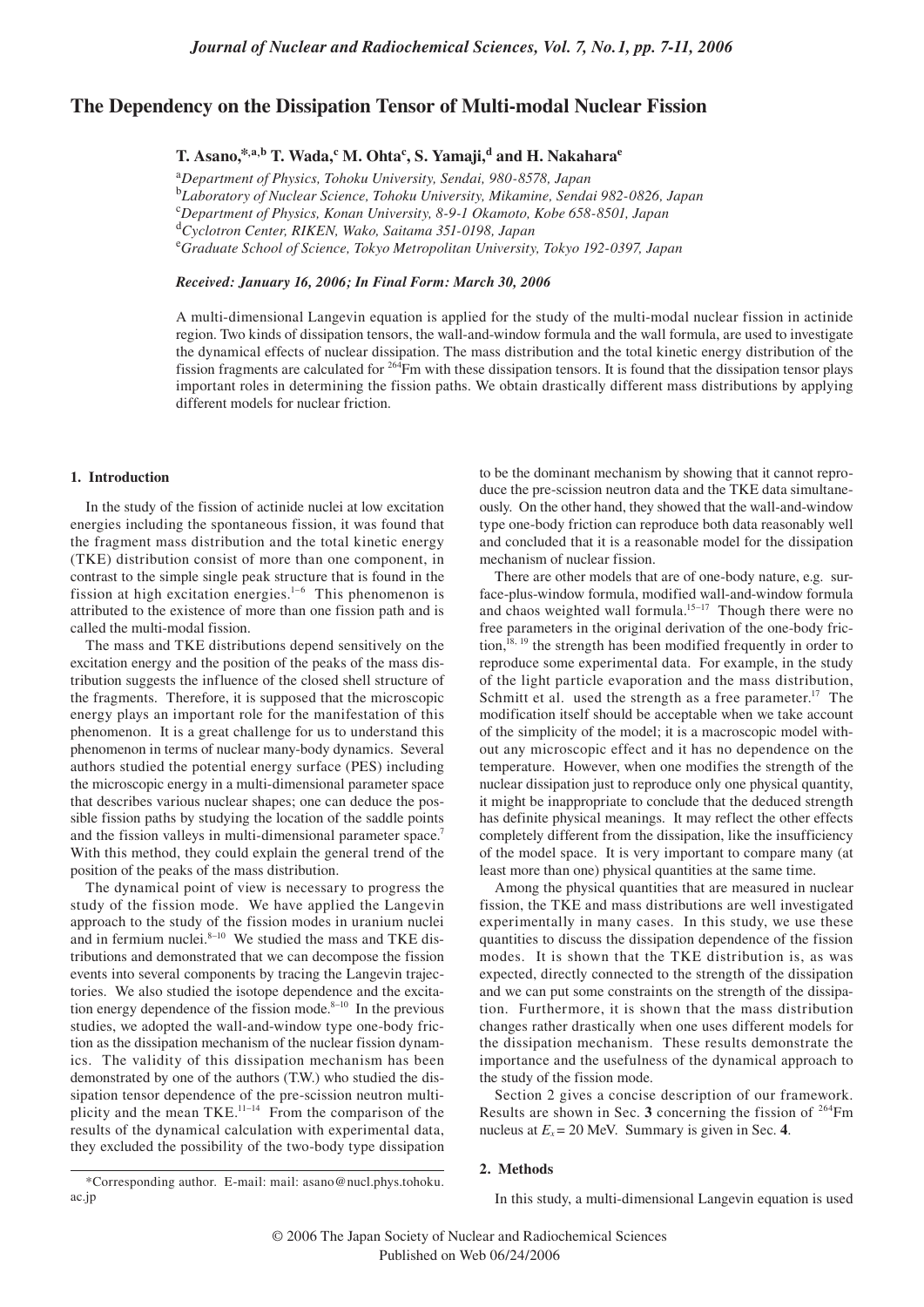to demonstrate the dynamics of multi-modal fission. It has been successfully applied to the study of nuclear dynamics of fission and fusion-fission. $8-17$ ,  $20-23$  The time evolution of the fission process in the multi-dimensional deformation space is traced starting from the ground state of the fissioning nucleus via saddle points to various scission configurations.

The multi-dimensional Langevin equation has the following form;

$$
\frac{\mathrm{d}q_i}{\mathrm{d}t} = (m^{\prime})_{ij} p_j, \n\frac{\mathrm{d}p_i}{\mathrm{d}t} = \frac{\partial V}{\partial q_i} - \frac{1}{2} \frac{\partial}{\partial q_i} (m^{\prime})_{jk} p_j p_k - \gamma_{ij} (m^{\prime})_{jk} p_k + g_{ij} R_j(t),
$$

where the  $q_i$  denote collective coordinates in the deformation space and the  $p_i$  are the conjugate momenta. The summation from 1 to *n* over the repeated indices is assumed with *n* being the number of collective degrees of freedom. In this study, we use the distance between the centers of mass of the two future fragments  $R_{CM}$ , the fragment deformation parameter  $\delta$  and the mass-number of one fragment  $A_1$  as three collective variables to describe the dynamics of the multi-modal fission.  $V(q)$  is the potential energy and  $m_{ij}(q)$  and  $\gamma_{ij}(q)$  are the shape-dependent collective inertia and dissipation tensors, respectively. The normalized random force  $R_i(t)$  is assumed to be a white noise, i.e.,  $\langle R_i(t) \rangle = 0$ ,  $\langle R_i(t_1) R_i(t_2) \rangle = 2 \delta_{ij} \delta(t_1 - t_2)$ . The strength of the random force  $g_{ij}$  is given by  $\sum_k g_{ik}g_{jk} = T\gamma_{ij}$ , where *T* is the temperature of the compound nucleus. The hydrodynamical inertia tensor is calculated by means of the Werner-Wheeler approximation for the velocity field.<sup>24</sup>

Two types of the dissipation tensors are used in this study, namely the wall-and-window formula and the wall-formula.<sup>18, 19</sup> Both are the so called one-body friction and the difference lays in their behavior when the system has a developed neck. Figures 1, 2, and 3 show the diagonal components of the two dissipation tensors. Results are shown for the mass-symmetric fission of <sup>264</sup>Fm with  $\delta = 0.0$ . Figure 1 shows the diagonal component  $\gamma_{RR}$  as a function of  $R_{CM}$ . It is seen that the walland-window formula gives a smaller  $\gamma_{RR}$  at the saddle region  $(0.5 < R<sub>CM</sub> < 0.7)$ . It stays smaller than the wall formulae value toward the scission region. Figure 2 shows the diagonal component  $\gamma_{\delta\delta}$ . Both formulae give essentially the same results. A remarkable difference is seen in Figure 3 that shows the diagonal component  $\gamma_{AA}$ . The friction for the mass-asymmetric degree of freedom becomes infinitely large in the wall-andwindow formula as the neck radius vanishes. As we will see later, this special feature gives us a very distinct difference in the fragment mass distribution. We also modify the strength of the dissipation by introducing the strength parameter  $k_s$ ;

$$
\gamma_{ij}^{\text{wall-and-window}}(k_s) = k_s \gamma_{ij}^{\text{wall-and-window}},
$$
  

$$
\gamma_{ij}^{\text{wall}}(k_s) = k_s \gamma_{ij}^{\text{wall}}.
$$

We take the following values for  $k_s$  in this study;  $k_s = 1.0, 0.5$ , and 0.25 for the wall-and-window formula (WWF) and  $k_s = 1.0$ and 0.25 for the wall formula (WF).

Since it is essential for this study to take account of the microscopic energy, the potential energy is calculated using the macroscopic-microscopic method. We use TWOCTR of twocenter shell model code to calculate the potential energy surface.25–27 The origin of the potential energy is set so that the macroscopic energy for the spherical shape vanishes. We do not take account of the effect of the angular momentum or the particle evaporation in this study. Those who are interested in the numerical procedure should read References 8 and 10 and the references therein.



**Figure 1.** The diagonal component  $\gamma_{RR}$  of the dissipation tensor with  $\delta$ =0.0 for the mass-symmetric fission of <sup>264</sup>Fm calculated with the wall-and-window formula (solid squares) and with the wall formula (open circles). The abscissa denotes the distance between the centers of mass of future fission fragments. *R* is the radius of the parent nucleus. In both cases, the strength parameter is set to unity.



**Figure 2.** The diagonal component  $\gamma_{\delta\delta}$  of the dissipation tensor with  $\delta$ =0.0 for the mass-symmetric fission of <sup>264</sup>Fm. The meaning of each symbol is the same as that in Figure 1.



**Figure 3.** The diagonal component  $\gamma_{AA}$  of the dissipation tensor with  $\delta$ =0.0 for the mass-symmetric fission of <sup>264</sup>Fm. The meaning of each symbol is the same as that in Figure 1.

#### **3. Results**

As an example, we calculate the fission of  $264$ Fm at the excitation energy  $E_x = 20.0$  MeV. <sup>264</sup>Fm has a special feature; it is divided into two identical doubly-magic fragments <sup>132</sup>Sn  $(Z=50, N=82)$ . Though there are no fission experiments available for this nucleus, we chose it for our calculation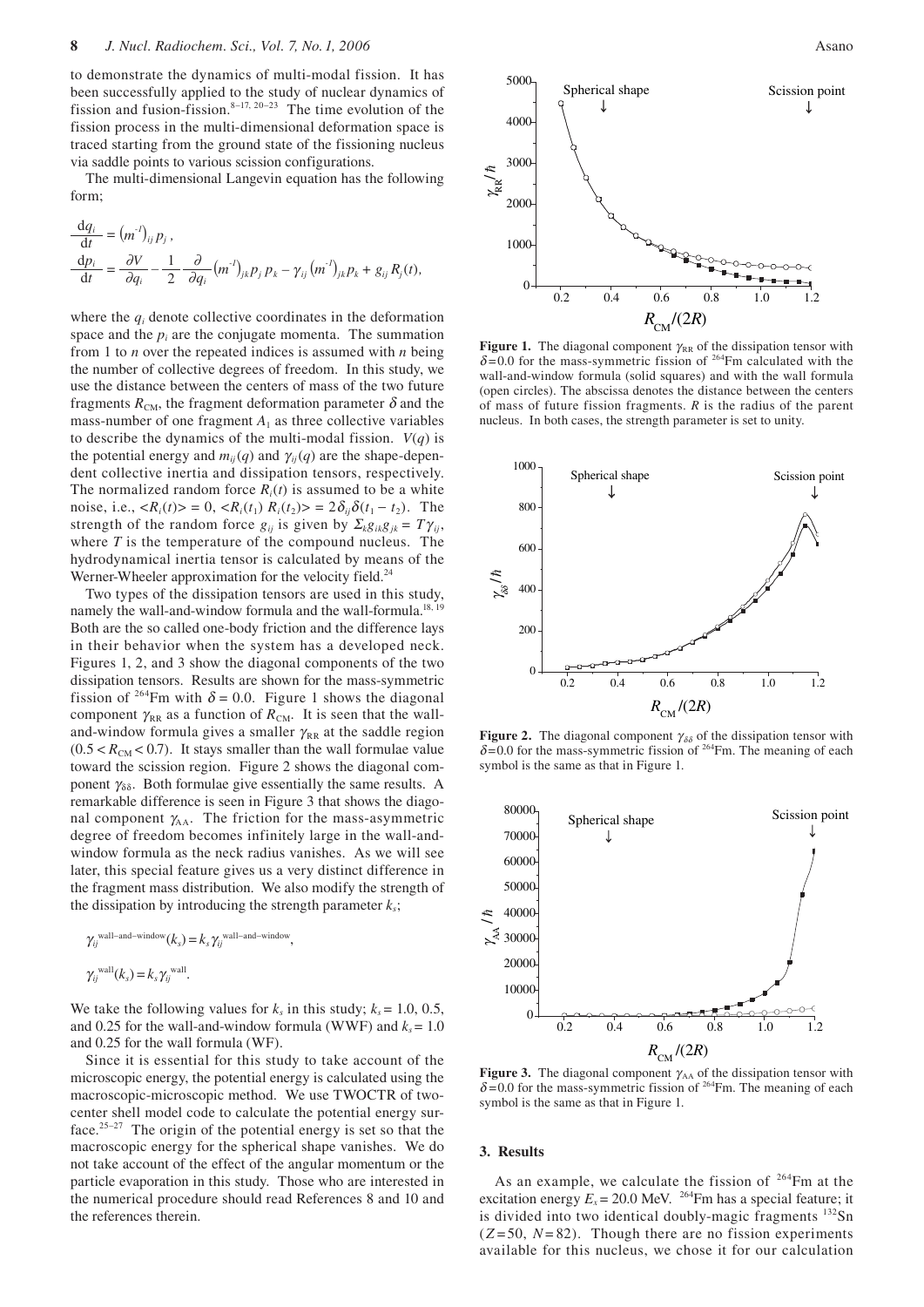

**Figure 4.** Distribution of the deformation parameter  $\delta$  at the scission configuration for the fission of <sup>264</sup>Fm at  $E_x = 20.0$  MeV. Solid squares denote the results with the wall-and-window formula  $(k<sub>s</sub> = 1.0)$  and open circles the results with the wall formula  $(k<sub>s</sub> = 0.25)$ . The sum over the distribution is normalized to 100%.

**TABLE 1: Peak values of the mass number of one fragment, <***A***1>, and that of the TKE, <TKE>, obtained from the Gaussian fitting to each component and the shape elongation**  $\beta$  deduced from  $\langle A_1 \rangle$  and  $\langle TKE \rangle$ .

| Dissipation<br>formula | $\ast$<br>$k_{s}$ | Fission mode  | $\langle A_1 \rangle$ | $<$ TKE $>$<br>(MeV) | β    |
|------------------------|-------------------|---------------|-----------------------|----------------------|------|
| Wall-and-<br>window    | 1.00              | Component I   | 131.7                 | 230.6                | 1.32 |
|                        |                   | Component II  | 142.5                 | 203.9                | 1.49 |
|                        |                   | Component III | 131.1                 | 181.7                | 1.68 |
|                        | 0.50              | Component I   | 131.5                 | 237.8                | 1.28 |
|                        |                   | Component II  | 143.4                 | 212.6                | 1.42 |
|                        |                   | Component III | 131.4                 | 190.5                | 1.60 |
|                        | 0.25              | Component I   | 131.4                 | 244.1                | 1.25 |
|                        |                   | Component II  | 142.9                 | 220.1                | 1.38 |
|                        |                   | Component III | 131.1                 | 200.0                | 1.52 |
| Wall                   | 1.00              | Component I   | 131.5                 | 222.3                | 1.37 |
|                        |                   | Component II  | 137.9                 | 196.1                | 1.55 |
|                        |                   | Component III | 131.5                 | 175.5                | 1.74 |
|                        | 0.25              | Component I   | 131.5                 | 234.9                | 1.30 |
|                        |                   | Component II  | 139.0                 | 210.3                | 1.45 |
|                        |                   | Component III | 131.4                 | 192.1                | 1.59 |

\*The second column represents the strength parameter  $k<sub>s</sub>$ .

because of this special feature. We perform the dynamical calculations with WWF dissipation and also with WF dissipation.

In the previous study of the fission of  $264$ Fm, we showed that we can classify the fission events by using the value of the deformation parameter  $\delta$  at scission configuration.<sup>8</sup> Figure 4 shows the distribution of the deformation parameter  $\delta$  at scission configuration. In the figure, solid squares express the results with WWF with  $k_s = 1.0$  and open circles express the ones with WF with  $k_s = 0.25$ . These values of the strength parameter  $k_s$  are recommended in the earlier studies of the mean total kinetic energies of the fragments.28 In Figure 4, we can clearly see the three-peak structure both in WWF case and in WF case. For example, we decompose the fission events in the case of WWF with  $k_s = 1.0$  into three components according to the value of  $\delta$  at scission configuration: Component I  $(\delta < 0.0)$ , Component II (0.0 <  $\delta$  < 0.24), and Component III  $(\delta > 0.24)$ . Similar decomposition is made for other cases with different strength parameter  $k_s$  and with different dissipation formula. In general, smaller value of  $\delta$  means larger value of TKE because of the compactness of the scission configuration.



**Figure 5.** Distribution of the TKE for the fission of <sup>264</sup>Fm at  $E_x$  = 20.0 MeV. The meaning of each symbol is the same as that in Figure 4.

It was also found in the previous study that Components I and III correspond to the mass-symmetric fission and Component II to the mass-asymmetric fission.<sup>8</sup>

Table 1 shows the summary of the calculation with various dissipation tensors. Results are given for the peak value of the TKE,  $\langle$ TKE>, that of the fragment mass number,  $\langle A_1 \rangle$ , and the shape elongation  $\beta$  for each of the three modes. The values for  $\langle TKE \rangle$  and  $\langle A_1 \rangle$  are obtained with the Gaussian fitting of the distributions. The shape elongation  $\beta$  was introduced by Zhao et al. in their systematic study of the TKE in the actinide region.29, 30 They assumed that the TKE is equal to the Coulomb energy between point charges at the scission configuration and they deduced the separation of the point charges *D* from the observed TKE, namely TKE =  $Z_1 Z_2 e^2/D$ . Then they defined the shape elongation at the scission point  $\beta = D/(R_1 + R_2)$ , where the denominator  $R_1 + R_2$  is the distance between the charge centers of two touching spherical fragments. They showed that there are mainly two types of scission configurations; a massasymmetric ( $A_H$  = 140) configuration with  $\beta$  = 1.53 and a masssymmetric configuration with  $\beta$  = 1.65. They also showed that the value of  $\beta$  for each mode is almost independent of the mass number of the fissioning nucleus. For the nucleus whose mass number is nearly equal to 260, there is an additional mass-symmetric compact configuration with  $\beta$  = 1.33. Since those values of  $\beta$  do not vary much with the change of the proton and the neutron numbers,  $29, 30$  we assume those values are also applicable to <sup>264</sup>Fm. One easily sees from Table 1 that Component I corresponds to the mass-symmetric compact configuration, Component II corresponds to the mass-asymmetric configuration, and Component III corresponds to the mass-symmetric elongated configuration. By comparing the values of  $\beta$  in Table 1 with the systematic values, we can confirm the validity of the suggested value of  $k_s$  in the sense that  $\langle \text{TKE} \rangle$  is reproduced well. It is clearly seen that <TKE> changes significantly and becomes larger for all components when we use a smaller value of  $k<sub>s</sub>$  that means weaker one-body friction. Thus it is inappropriate to deduce the value of  $k<sub>s</sub>$  from other physical quantities without taking account of its effect on the mean TKE.

 Next, we compare the results of WWF with that of WF more in detail. Figure 5 shows the TKE distribution for the same system as that in Figure 4. Again, solid squares denote the results with WWF  $(k_s = 1.0)$  and open circles denote the ones with WF  $(k<sub>s</sub> = 0.25)$ . It is clearly seen that by using the different types of dissipation tensors, we obtain a different fraction of contribution from each mode. It should be noted that we do not obtain this kind of change in the fraction of contribution from each mode when we only change the strength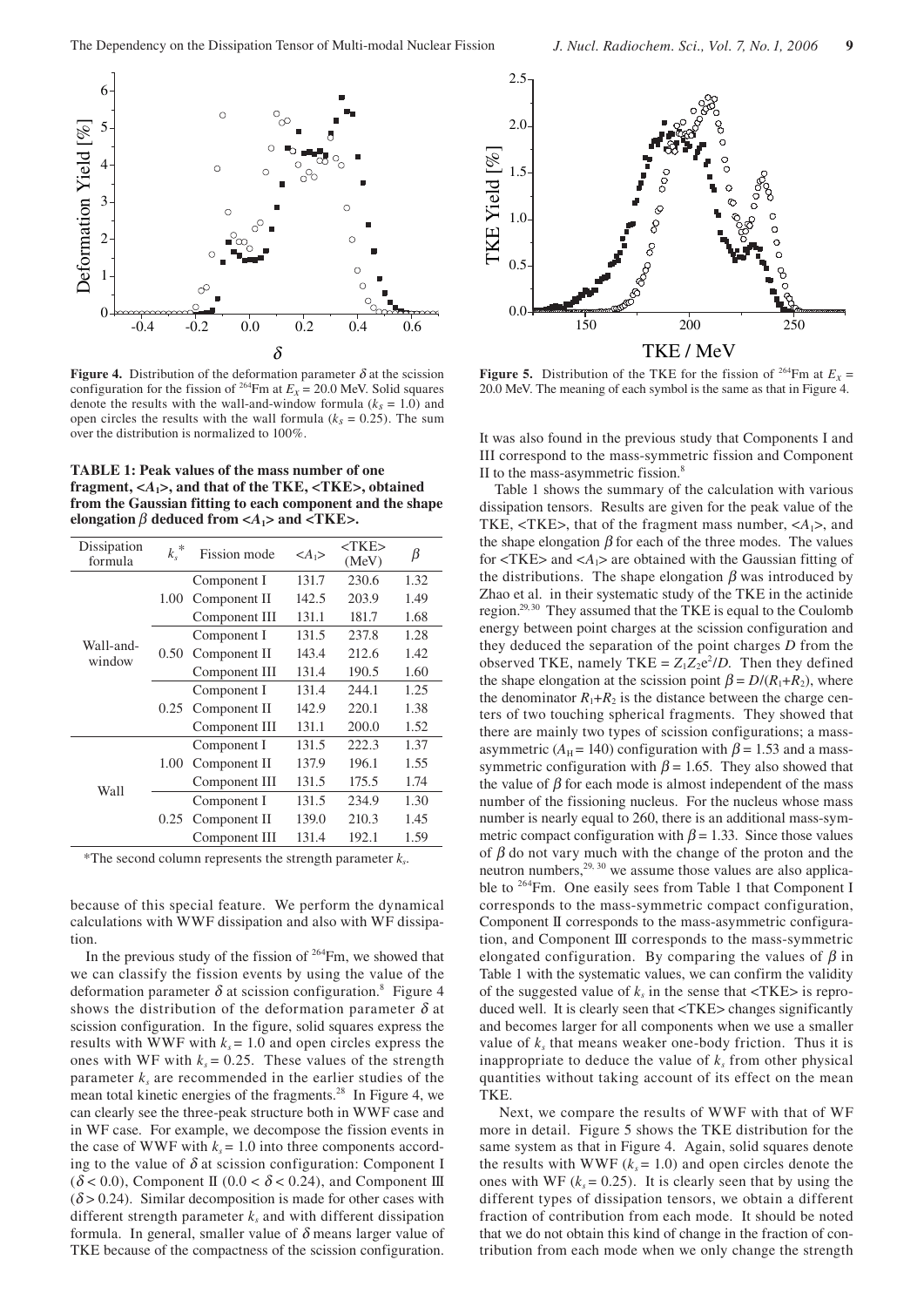

**Figure 6.** Distribution of the fragment mass number for the fission of  $2^{64}$ Fm at  $E_x = 20.0$  MeV. The meaning of each symbol is the same as that in Figure 4.

parameter  $k_s$  within the same dissipation formula. The contribution of Component I, the compact mass-symmetric component that has the largest TKE, is much larger in WF case than that in WWF case. It should also be noted that we use the same potential energy surface in both calculations, that means the barrier height for Component I mode is the same in both cases. Therefore, we can say that the difference of the contribution comes solely as a dynamical effect on the motion from saddle region to scission configuration. In Figure 6, we show the fragment mass distribution for the same system. It is seen that the contribution from the mass-symmetric mode (Component I) is much larger in the case of WF which is consistent with the previous result. As a result, the mass distribution is much sharper for WF than that for WWF. Thus in principle, we can determine which model is more appropriate for the description of the phenomenon of multi-modal fission by comparing the contribution from each mode with experiments. This fraction of the contribution is, of course, very sensitive to the height of the fission barrier for each mode. So it is necessary to obtain a reliable microscopic energy surface before we draw a definite conclusion about the model for the nuclear dissipation.

In order to see the origin of the huge difference in the two models for the dissipation, we calculate the fission trajectory without the random force starting from several points in the saddle region. We take the starting points at  $R_{CM}/(2R) = 0.7$ with  $\delta$  = −0.1, 0.0, 0.1, 0.13, 0.2, and 0.3. The initial mass asymmetry is taken as zero in all cases. Figure 7 shows the results of the calculation without the random force. It is easily seen that even when we start from the same initial point, the final scission configuration varies depending on the model for the dissipation. WWF prefers more elongated shapes than WF does. Because of this tendency, it is expected that WF has larger contribution from compact scission configuration, i.e. WF has larger contribution from Component I.

This dissipation tensor dependence comes from the difference in the structure of the dissipation tensors of these two models. A significant difference is seen in the diagonal component  $\gamma_{AA}$  (Figure 3). Concerning the mass transfer, both dissipation tensors have the same tendency starting from the ground state shape up to the saddle region  $(R_{CM}/(2R) = 0.7)$ , however, after passing this region the two dissipation models show completely different aspects. The component  $\gamma_{AA}$  of WWF increases inversely proportional to the area of the window between the fragments, thus it is very difficult for the system to change its mass-asymmetry after it passes the saddle region when the system has a developed neck. In Reference 8, we studied the potential energy surface of this system in order to study the origin the fission modes. The lowest fission saddle



**Figure 7.** The contour plot of the PES for the mass-symmetric fission of 264Fm. The abscissa denotes the distance between the centers of mass of future fission fragments and the ordinate the deformation parameter  $\delta$ .  $R$  is the radius of the parent nucleus. The ground state and the saddle point are marked by GS and S, respectively. Thick solid lines and dashed lines show the dynamical trajectories without the random force starting from several points in the saddle region:  $R_{\text{CM}}/2R = 0.7$  and  $\delta = -0.1, 0.0, 0.1, 0.13$  (WF), 0.2 and 0.3, respectively. Thick solid lines denote the results with the wall-and-window formula  $(k<sub>s</sub> = 1.0)$  and dashed lines the results with the wall formula  $(k_s = 0.25)$ .

(second saddle) lies at a finite mass-asymmetry, the massasymmetry increases first from the ground state to the saddle point. But then in this system, there is a deep mass-symmetric fission valley after the saddle region and the mass-asymmetry tends to decrease toward the symmetric fission valley. In the case of WF, this mechanism works after the saddle region and enhances the contribution of Component I. On the other hand, in the case of WWF, the strong dissipation in mass-asymmetric degree of freedom prevents the system to change its massasymmetry.

## **4. Summary**

We have investigated the dissipation dependence of the multi-modal nuclear fission in actinide region. We have used the wall-and-window and the window formula to derive the dissipation tensor and have modified the strength with an overall factor. We have calculated the TKE and fragment mass distributions for the fission of <sup>264</sup>Fm at  $E_x = 20.0$  MeV with these dissipation tensors. By comparing the results with different dissipation tensors, we found that the dissipation tensor affects not only the TKE distribution but also the fragment mass distribution through the change in the contribution of each fission mode. Although the multi-modal fission phenomenon is often discussed from the static point of view by using the potential energy surface, we have shown that the dynamical effects of the dissipation tensor play essential roles in determining the TKE and mass distributions. The TKE distribution is very sensitive to the strength of the dissipation, while distinct mass distributions are obtained when we adopt different dissipation models. From the comparison with the systematics of the experimental shape elongation  $\beta$ , we suggest that the wall-and-window formula with  $k_s = 1.0$  can be a reasonable model for the dissipation in fission phenomena. It is desirable to extend the model space to be able to compare the calculated mass distribution with experiments more quantitatively. We also plan to adopt the microscopic inertia and dissipation tensors that are based on the linear response theory. $27,31$ 

**Acknowledgements.** The authors wish to express their gratitude to Dr. T. Ichikawa, Dr. Y. Nagame, Prof. Y. L. Zhao,